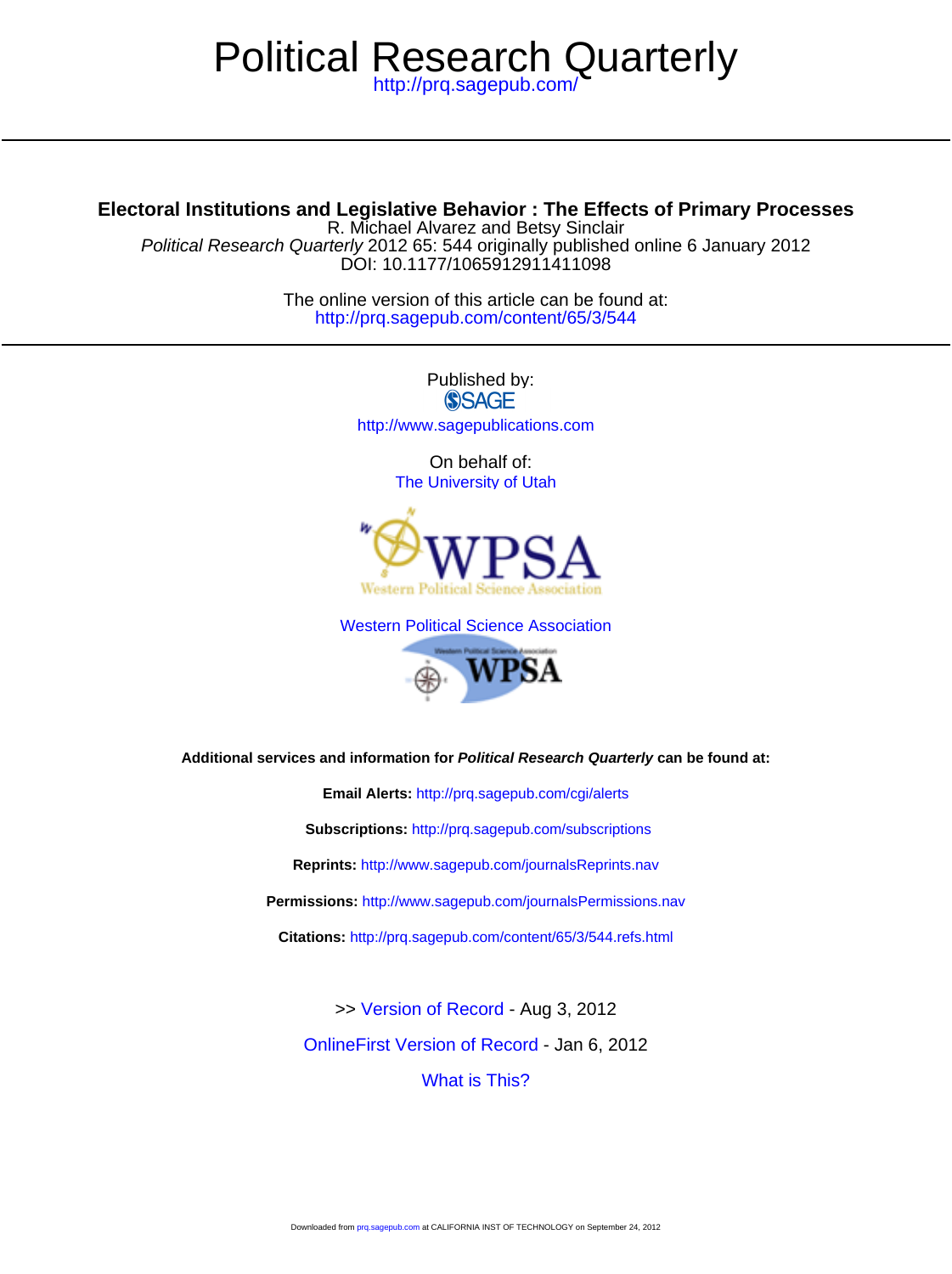# **Electoral Institutions and Legislative Behavior: The Effects of Primary Processes**

Political Research Quarterly 65(3) 544–557 © 2012 University of Utah Reprints and permission: sagepub.com/journalsPermissions.nav DOI: 10.1177/1065912911411098 http://prq.sagepub.com



**R. Michael Alvarez<sup>1</sup> and Betsy Sinclair<sup>2</sup>** 

#### **Abstract**

Electoral institutions can affect the voting behavior of legislators who are elected through those institutions. In this article, the authors apply social network theory to study patterns of legislative choices under different primary election systems, and this approach leads the authors to study how electoral institutions affect legislative behavior differently than most previous research—that is, they focus on how electoral institutions affect the interactions between legislators. The authors use data on legislative voting behavior from the California State Assembly and exploit the changes that have been implemented in California's primary elections process over the past two decades. Specifically, they hypothesize that legislators who were elected during the years in which a nonpartisan blanket primary was used in California (1998 and 2000) will be more centrally networked and more likely to compromise with other legislators. They find evidence to support their hypothesis: legislators elected under the nonpartisan blanket primary are more likely to agree with other legislators. Electoral institutions, especially primary elections, have important effects on legislative behavior. The authors' results have implications for highly polarized state legislatures.

#### **Keywords**

primary election, social networks, California state assembly

It has become almost a truism in the study of legislative behavior that "institutions" of any deliberative body serve to constrain the space of possible outcomes and thereby shape the behavior of legislators (e.g., Shepsle 1979). While much of the research in this area has focused on "institutions" internal to the deliberative body itself for example, legislative committees—there has not been as much analysis of how institutions that are more exogenous to the legislative process also help determine legislative behavior.

The American founding fathers recognized the importance of largely exogenous institutions on legislative behavior, in particular those institutions that are used to elect legislators to office. For example, Madison (1787, Retrieved from http://www.foundingfathers.info/federalistpapers/fed15.htm) wrote in Federalist 51 that different methods of election were critical components in maintaining checks on legislative authority: "In republican government, the legislative authority necessarily predominates. The remedy for this inconvenience is to divide the legislature into different branches; and to render them, by different modes of election and different principles of action, as little connected with each other as the nature of their common functions and common dependence on the

society will admit." These early political theorists recognized the important role that electoral institutions play in shaping legislative behavior.

In this article we study how one electoral institution (primary elections) might shape legislative behavior. While primary elections might have not been envisioned by political theorists like Madison, in today's era of partisan politics primary elections play a very important role in determining who is elected to legislative offices. While researchers debate the causes (arguing about the relative impacts of incumbency advantages, campaign finance, and district gerrymandering, to name but a few of the suspects), those same researchers seem to agree that at both federal and state levels, legislative general elections have grown significantly less competitive in recent decades (Weber, Tucker, and Brace 1991; Abramowitz, Alexander, and Gunning 2006). The locus of competition in

**Corresponding Author:**

Betsy Sinclair, University of Chicago, 5828 S. University Ave., Pick 415, Chicago, IL 60637 Email: betsysinclair@gmail.com

<sup>1</sup> Caltech, Pasadena, CA, USA <sup>2</sup>University of Chicago, Chicago, IL, USA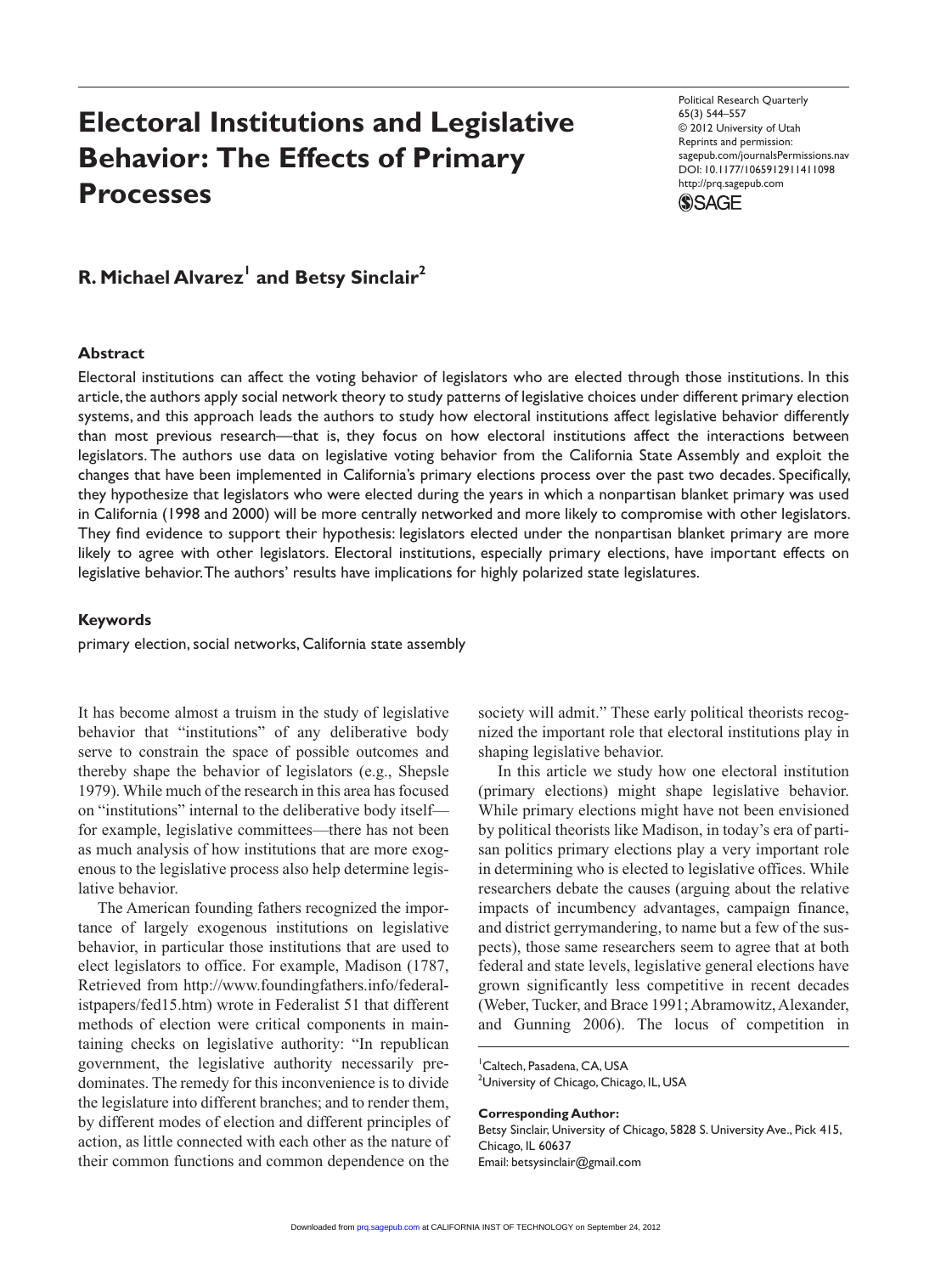legislative elections has shifted from the general election to the primary elections, which is one important reason for our focus on the potential of primary elections to influence legislative behavior. For example, in the three election cycles before 2008 in California, the state we study in this article, only 4 of 495 legislative and congressional races had seats that changed parties (Skelton 2008).

Specifically, we study whether legislators elected during the years in which a nonpartisan blanket primary was used (1998 and 2000) demonstrate different legislative behavior relative to those elected in years when other primary election institutions were in effect. We find some evidence that legislators elected under the blanket primary are more likely to agree and compromise with other legislators. Consistent with this result, we have weak evidence that legislators first elected under a blanket primary system wield a statistically significantly larger amount of legislative power then their peers elected in different years; Individuals who were elected in a blanket primary year, and are members of the majority party, have slightly more legislative power. The average rate of agreement between legislators' roll call votes during the legislative sessions immediately following the blanket primary is much higher, and this pattern is true within members of the same party as well.

This article proceeds with a discussion of the existing studies regarding primary elections. We discuss our theoretical perspective on legislators, which is drawn from recent studies that use social network theory to examine legislative behavior. Then we present our hypotheses about how the nonpartisan blanket primary should alter legislative networks, followed by a discussion of how we plan to test our hypotheses using data from the California State Assembly. The remainder of the article compares blanket primary legislative sessions to closed primary legislative sessions as well as within blanket primary sessions where we compare those legislators newly elected under the blanket primary to those legislators elected under the closed primary system. We conclude with a discussion of the implication of these results for a highly polarized state legislature, like California's.

# **Primary Elections and Political Behavior**

Despite their importance in the American electoral process, there has not been as much research focused on primary elections as there has been on general elections.<sup>1</sup> This is particularly true when we look for previous research on the effects of different types of primary processes and their potential effects on voter, candidate, and legislative behavior. As primary elections have become increasingly prominent in the American electoral process, there have been a variety of different types of primary processes used. As far as voting behavior is concerned, the most important procedural issue regarding primaries is the extent to which voters can determine the set of candidates for whom they can cast ballots. At one extreme there are completely "closed" primary processes, in which voters are constrained to participate only in the primary of one party, and thus can cast ballots for candidates only from that one party. The other extreme are completely "open" primary processes, including a variety of different primary systems in which voters can select candidates regardless of both the voters' and the candidates' party affiliations. And of course there are primary processes that are mixtures of both closed and open systems—an example being California's current system where the primary elections are closed for those who register for a political party but where in certain circumstances those who are registered as partisan independents can participate in some party primaries.<sup>2</sup>

Not surprisingly, these different primary processes have spawned some research that seeks to determine the degree to which voters "cross over" to vote in other party primaries when they have the ability to do so and what motivates them to cross over (Abramowitz, McGlennon, and Rapoport 1981; Jewell 1984; Ranney 1975; Adamany 1976; Hedlund, Watts, and Hedge 1982; Hedlund and Watts 1986; Wekkin 1988, 1991; Southwell 1991; Alvarez and Nagler 1999, 2002; Sides, Cohen, and Citrin 2002). This literature finds that voters do cross over when they have the opportunity to do so, though in general it seems that the decision to cross over in primary elections is largely motivated by sincere and not sophisticated motivations.<sup>24</sup>

Regardless of voter motivations, to the extent that the method used to nominate general election candidates alters both the set of candidates who seek nomination and the strategies they use when they seek nomination, then we would anticipate that once in office the legislators would behave differently. For example, if a more open primary process induces potential candidates who are more ideologically moderate or more compromise oriented to seek office, then we would expect that subsequent legislative behavior might appear more ideologically moderate or compromise oriented. Generally speaking, the extant literature on the effects of primary elections has taken two approaches, both looking primarily at how primary processes affect candidate and legislative ideological positions. These approaches have found significant support for candidates strategically responding to an open primary process by becoming more moderate and potentially more likely to agree with other legislators.

First, there has been some work that examines how primary election processes affect the policy locations of the set of eligible candidates. Numerous articles have provided theoretical models of the primary system as a multistage institution that affects candidate positions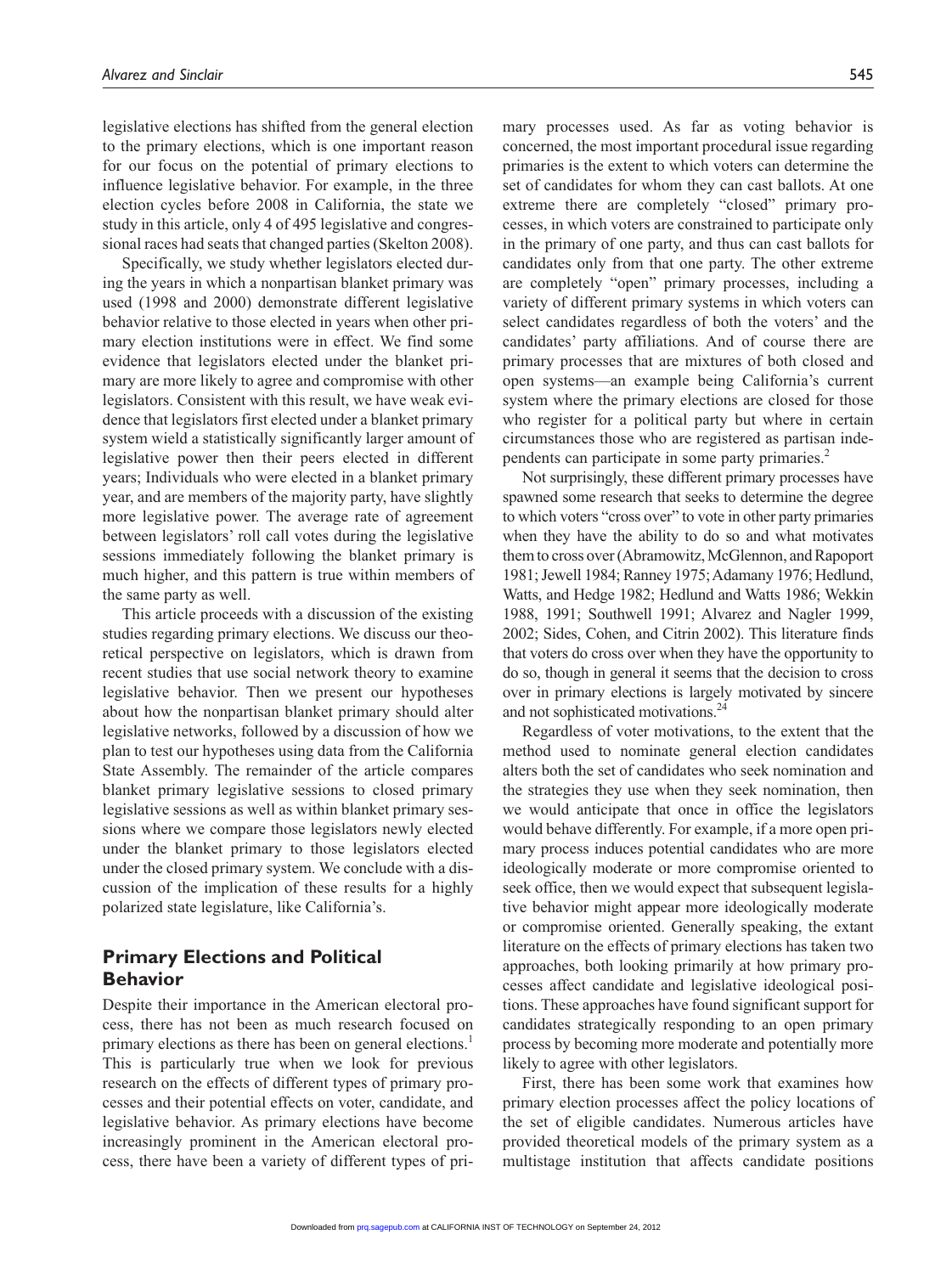(Coleman 1971, 1972; Aranson and Ordeshook 1972; Wittman 1977, 1983, 1991; Aldrich 1983; Aldrich and McGinnis 1989). Candidate platform positions are affected by whether or not they have had to compete in a "tough primary" (Ansolabehere, Snyder, and Stewart 2001; Meirowitz 2005; Brady, Han, and Pope 2007). Candidates strategically locate their platform positions based on the distribution of voter preferences in both the primary and general elections. Ultimately, these studies also imply that candidates running within the context of a more open primary institution ought to exhibit more ideologically moderate policy positions than candidates who seek nomination in a closed primary system.

Second, there has been some work that examines how primary election processes affect the representation of the electorate. Kaufmann, Gimpel, and Hoffman (2003) argue that open primaries will result in more moderate winners. They rely on state-level exit poll data from 1988 to 2000, where in 113 primary contests they compare the ideologies of voters under open and closed primary systems to voters in the general election. They find that open primary voters are more ideologically similar to voters in general elections than closed primary voters and find significant levels of crossover voting with open primaries. Empirical estimates of the impact of open primaries on representation typically find that open primary systems generate representation closer to the preferences of the median voter (Geer 1986; Norrander 1989; Kanthak and Morton 2003). Gerber and Morton (1998) argue that with an open primary system, the congressional candidate who wins office will more closely represent the district median voter.<sup>3</sup> However, more recently McGhee et al. (2010) studied the possible linkage between state primary electoral systems and state legislator ideologies and found little evidence for any association between the two.

In our study, we take a different approach. We use social network theory to understand how primary institutions influence networks within a legislature. Like other scholars who have recently studied legislative behavior from this perspective, we see the California legislature as a social network, and accordingly we study the effect of electoral institutions on behavior in this social network (Porter et al. 2005; Fowler 2006a, 2006b; Victor and Ringe 2009; Tam Cho and Fowler 2010). We hypothesize both that electoral institutions will influence the behavior of candidates who successfully compete in those same electoral institutions and that we will see different legislative behavior from representatives who have been elected under certain election institutions as compared to representatives who were elected with different institutions. Thus, rather than looking for how electoral institutions might affect the ideological or partisan profile of a legislature, we instead look for how electoral institutions will influence the behavior of elected representatives within the legislative social network.

Specifically, based on the previous research discussed above, we test two hypotheses about how primary electoral institutions affect legislative behavior. Our first hypothesis is derived from recent research that conceptualizes legislative behavior in terms of social networks (e.g., Porter et al. 2005; Fowler 2006a, 2006b, 2009; Tam Cho and Fowler 2010). Because a nonpartisan blanket primary is likely to favor moderates—candidates who can make connections with voters outside of the candidate's own political party for either personal or ideological reasons—we hypothesize that the attributes of moderates will be transferred to legislative behavior. Moderate candidates will use those same skills to connect with other legislators who might be otherwise outside of the typical partisan network, even after controlling for ideology. Thus, we expect that legislators elected during the nonpartisan blanket primary years will be more centrally connected in the legislature than those who were elected under less open primary procedures. Our second hypothesis is related but focuses on legislative agreement (e.g., Masket 2008, 2009). We expect that legislators who were elected during the period of the nonpartisan blanket primary will have higher rates of legislative agreement, as again they will have attributes, such as ideology, and skills favored by the nonpartisan blanket primary that they will use to their advantage in their legislative activities (the ability to connect with members of other parties and ideologies). Thus, our hypotheses are similar to those of Masket (2007), who finds that when California allowed cross-filing in its primaries (when candidates of other parties could appear on the ballot without their party labels known), legislative partisanship all but vanished.<sup>25</sup>

In the next section, we discuss our data and method. We then present our results and show that primary election institutions affect subsequent legislative behavior.

# **Data and Method**

Elections for the California State Assembly are held every two years, when each of the eighty representatives stands for election at the same time. We use roll call data from each floor vote from the California State Assembly 1991–2006, representing eight legislative sessions.<sup>4</sup> We include all floor votes except those where there was unanimous consent. There are small variations in the number of representatives in each legislative session because of deaths and retirements, but the number of representatives is roughly eighty per term.

We consider the roll call data for each legislative session as representing a matrix of agreement that can be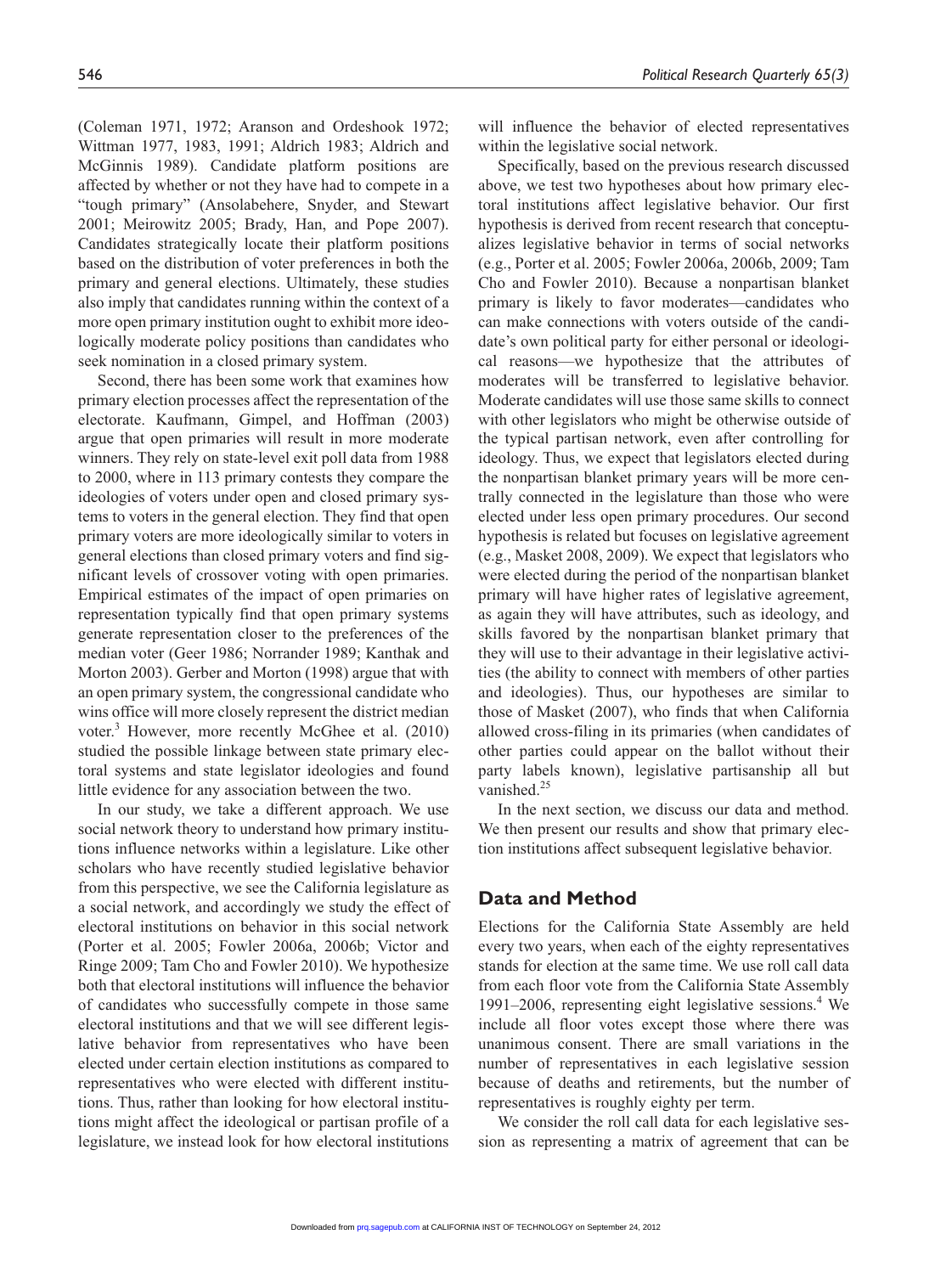| Year        | Total bills | Total leg | Abstain | Total aye | Total nay |
|-------------|-------------|-----------|---------|-----------|-----------|
| $1991 - 92$ | 3.614       | 84        | 42,058  | 189,142   | 68,762    |
| $1993 - 94$ | 4,248       | 83        | 22,701  | 108,531   | 38,835    |
| 1995-96     | 3,485       | 84        | 27,730  | 101,242   | 35,438    |
| 1997-98     | 3.404       | 81        | 16,921  | 121,870   | 14.524    |
| 1999-2000   | 3,596       | 80        | 12,062  | 12,485    | 30,733    |
| $2001 - 2$  | 3,229       | 81        | 9,945   | 84,531    | 24,324    |
| $2003 - 4$  | 2,637       | 80        | 5,678   | 75,216    | 24,546    |
| $2005 - 6$  | 2,975       | 81        | 7.398   | 85,680    | 31,176    |

**Table 1.** Summary of Data by Legislative Session

Blanket primary sessions are in bold, 1998 and 2000.

used to describe both ideological similarity and social connections between legislators. We do not observe an explicit social network but rather an implied network that is the outcome of a particular set of ideologies, strategic interactions, and cue-taking behavior. Each roll call matrix consists of each legislator's vote on each bill where a vote can be either *yea*, *nay*, or *abstain*. We generate an implicit network by counting, for each individual *i* and *j*, the number of instances where *i* and *j* have voted the same on a particular bill. This produces an adjacency matrix, *A*, where each entry  $\alpha_{ij}$  in the matrix describes the number of times *i* and *j* have voted similarly for all legislators *i* and *j*. Each entry,  $\alpha_{ij}$  can be thought to represent the network proximity between legislators *i* and *j*. This representation is an improvement on the existing literature in that it captures the instances where *i* and *j* may both abstain, and the estimates based on these data make minimal assumptions about legislative behavior. We calculate, via  $\alpha_{ij}$ , the realized behavioral proximity between *i* and *j* through the frequency of agreement between legislator *i* and *j*. There are many underlying utility models that could generate these agreement rates, and for now we remain agnostic as to the particular model that generates agreement.

We utilize the agreement data to capture trends about the behavior of legislators before, during and after the implementation of the blanket primary system, which applied to California primary elections in 1998 and 2000.<sup>5</sup> We focus on legislative voting behavior, in particular changes in the amount of disagreement among legislators, and on the type of legislators who make up the voting "leaders."

For each legislative session, we collect data on party identification, committee membership, leadership position, and tenure in office for all Assembly members. We record membership in seven total standing committees, which include Judiciary, Revenue and Tax, Agriculture, Labor, Rules, Education, and Ways and Means. We record which legislators hold five leadership positions, which include speaker, speaker pro tempore, majority floor leader, minority floor leader, and assistant speaker pro

tempore. We also record the total number of years each legislator has served.

We anticipate that there may be effects on legislative behavior that are attributable to redistricting. California underwent a series of fairly severe redistricting efforts in 1982, 1983, 1992, and 2002. To control for the effects of redistricting on voting behavior, we collected partisan registration data for each Assembly district. Here we anticipate that districts that became more partisan are likely to elect representatives who are more partisan—or potentially encourage their currently elected representative to vote in a more partisan manner.<sup>6</sup>

We present our roll call data in Table 1. The first column describes the total number of bills voted on in each session. The next column indicates the total number of legislators considered in our analysis. Again, we have small variations around eighty because of deaths and retirements, where legislators are replaced midsession via special election. We also tabulate the total number of yea, nay, and abstain votes cast in each of these legislative sessions. These decisions, cast on all nonunanimous roll call votes, form the basis of our analysis. We present a technique in the next section that allows us to look beyond the average likelihood of agreement between any two legislators to a measure of legislative power, based on a social network definition of influence, called centrality.

# **Primary Elections and Legislator Centrality**

Scholars who study social networks have developed a number of tools to describe the relationships that exist between individuals. There are two key distinctions in the description of networks—some networks are described by explicit and institutional social relationships, such as records of marriages (Padgett and Ansell 1993). Other networks are described by implicit social ties—records of common or shared behaviors such as voting patterns (Fowler 2006a, 2006b). Legislative voting data will follow this second trend, where individuals are considered to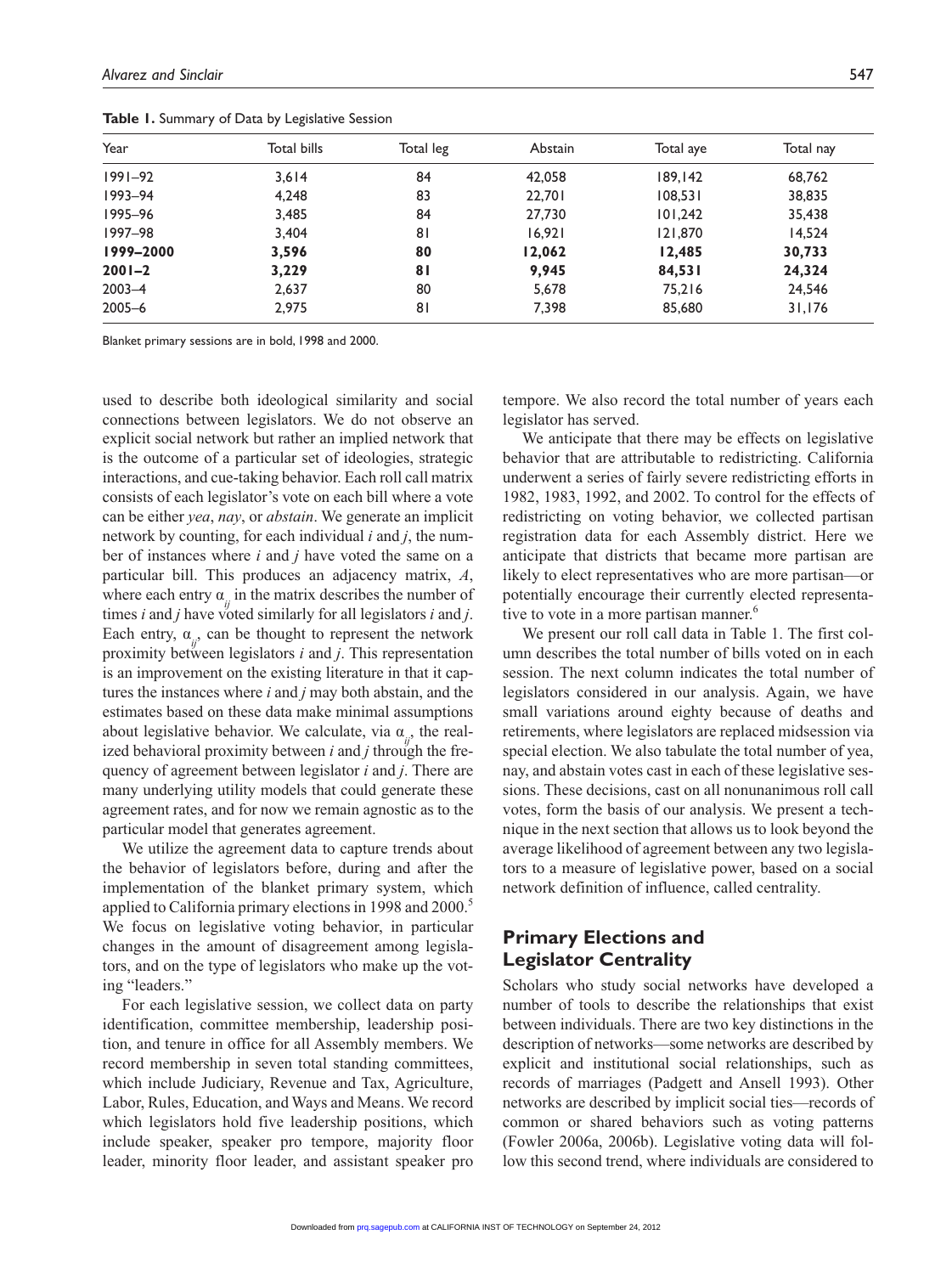be "linked" to each other in a social network by their common voting decisions. That is, each legislator is connected to each other legislator if they have voted similarly on the same bill. The total number of bills on which both legislators have agreed represents the strength of their social network tie. Repeating this calculation for all legislators establishes an implicit network.

Focusing on patterns of agreement scores from an implicit network requires the assumption that legislators are influenced by each other. Fortunately, there is significant evidence that they are. An extensive literature exists showing that legislators take cues from legislative leaders and committee chairs, as well as from those with whom the legislators cosponsor bills and share caucus membership and those they sit near (Kingdon 1973; Matthews and Stimson 1975; Koger 2003; Fowler 2006a, 2006b; Masket 2008; Victor and Ringe 2008). Legislators form friendships based on their legislative roles, common committee service, shared partisanship, and shared ideology (Caldeira and Patterson 1987). Recall that each legislator is connected to each other legislator if they have both voted on the same bill. The more frequently the pair of legislators vote together, the stronger their connection. That is, suppose two legislators both voted similarly on eight bills out of a possible twenty. The strength of their network tie would then be 8/20. Some of the earliest analysis on legislative connections defined the strength of the relationship based on the agreement score (Rice 1927; Truman 1959), and more recent work has adopted this early definition (Masket 2008, 2009).

Based on the agreement network, it is possible to establish each legislator's *centrality* in the voting network. Centrality is a measurement of the relative importance of each legislator within the network: the legislator who, both indirectly and directly, generates voting agreement. This agreement could be driven by ideological similarity or personal relationships or both. By determining the centrality of each individual we can determine which sets of individuals are the most influential for other legislators' voting decisions. Centrality is a concept derived from graph theory, which describes the most "important" node in a graph. Each individual in the graph is represented by a node; connections between individuals—here, voting in concert with another individual—are represented by an undirected link. An individual's importance, then, is calculated as a function of these links in the context of the graph.<sup>7</sup>

In this analysis, we use Bonacich power centrality (Bonacich 1987), similar to *alpha centrality* (Bonacich and Lloyd 2001).<sup>8</sup> Bonacich power centrality is a particularly appealing definition for our purposes for three reasons. First, it assigns each individual within the network some small initial importance. Without the assumption that each individual begins with an initial importance, it is possible that an individual who had no one with whom he or she voted similarly would then be assigned zero importance. The second feature of this definition of centrality that is appealing is that it assigns centrality values to each individual based on the principle that connections, even indirect connections, to more highly connected individuals should carry more weight than connections to lower connected individuals. In terms of evaluating legislative connectivity, the intuition is that a legislator is assigned a high value if he or she votes similarly with a large number of other legislators and that this legislator's value should be made even larger still if the individuals he or she votes with are also highly connected. Thus, the most central legislator could be thought of as being representative of the chamber–he or she is the legislator with whom the most legislators agree, and with whom similarly central legislators agree.<sup>9</sup> Finally, this centrality measure can be normalized across legislative sessions as the total amount of influence is fixed for each legislative session.

Let *N* represent the number of legislators within a particular session and let *A* be an  $n \times n$  adjacency matrix, where each value  $a_n$  describes the intensity of the relationship between individuals  $i$  and  $j$ . For any given pair of legislators, *i* and *j*, the value  $a_{ij}$  is the number of times that legislator *i* has cast the same vote (yea, nay, abstain) as legislator *j* in that particular legislative session.

Given the adjacency (or agreement) matrix, *A*, presented above, the vector of centrality measures,  $c(\alpha, \beta)$ , is defined as,

$$
c(\alpha, \beta) = \alpha (I - \beta A)^{-1} A 1,
$$

for *i* = 1,…, *N* legislators; *I* is an *n* × *n* identity matrix, α is a scalar,  $β$  is an  $n \times 1$  vector of initial individual weights, and 1 is an *n×* 1 vector of ones (Bonacich 1987; Bonacich and Lloyd 2001).

The scalar  $\alpha$  is chosen such that  $\sum_{i=1}^{N} c_i(\alpha, \beta)^2 = N$ . The scale factor  $\beta$  is chosen to be "appropriately" small."<sup>10</sup> Here,  $\beta = \frac{1}{(1 + \lambda_1)}$ , where  $\lambda_1$  is the largest eigenvalue of *A*.

We calculate the Bonacich power centrality measures by legislature.<sup>11</sup> We examine whether legislators elected during the years in which a nonpartisan blanket primary was used (1998 and 2000) have systematically different agreement scores and Bonacich power centrality. By focusing on the working relationships between legislators, we are able to observe the outcome of the shift in the electoral institution on not only the distribution of agreement and centrality in the legislature across years but also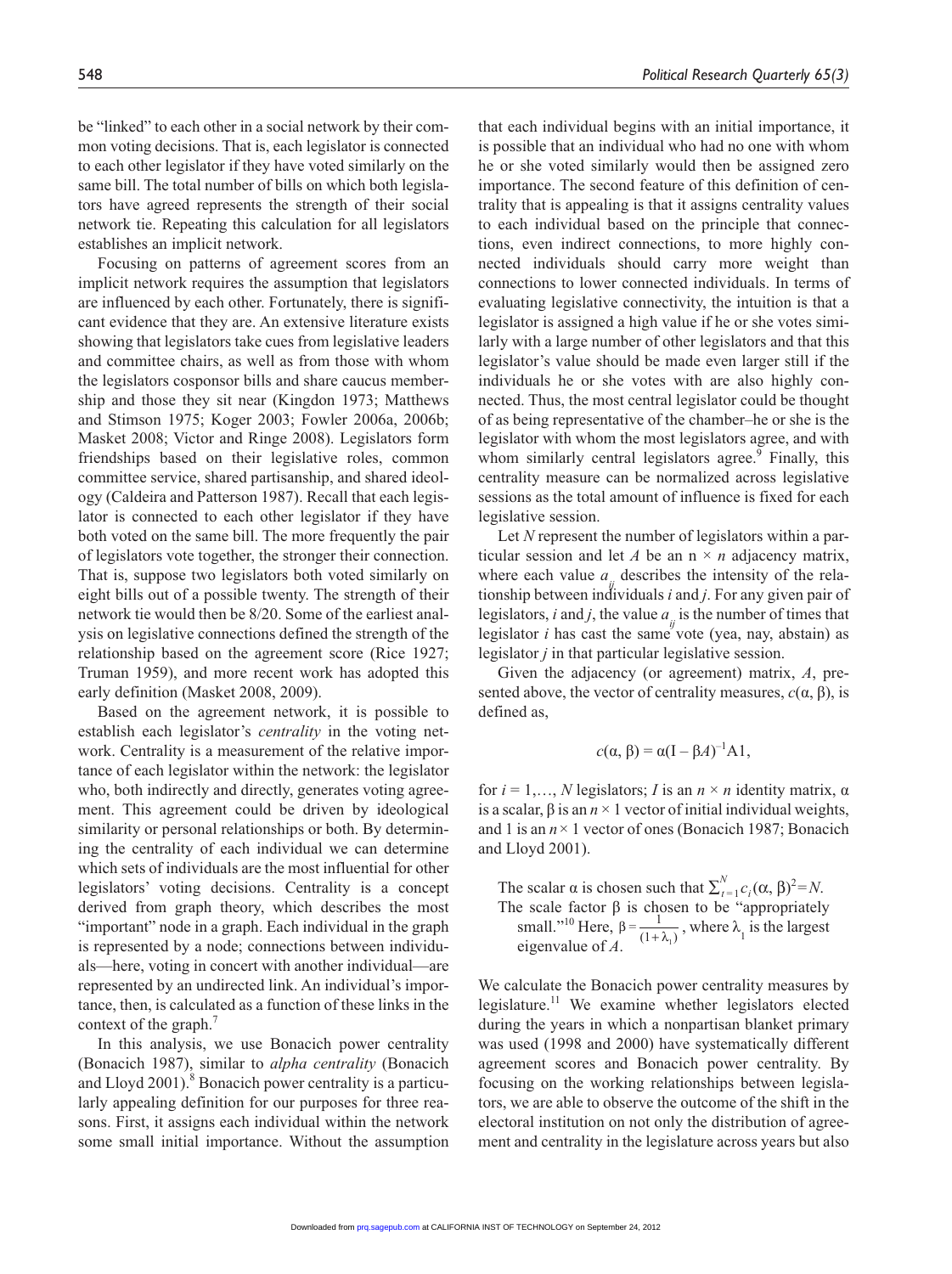the individual agreement and centrality of legislators newly elected under a blanket primary system against those who were not.

# **Primary Elections and Legislator Behavior**

There are two comparisons by which to evaluate legislative behavior in the context of the blanket primary. The first comparison is a comparison of legislative sessions, *collective behavior*. Here we compare the collective behavior of all legislators who served in legislative sessions 1999–2000 and 2001–2 against the collective behavior of all legislators who served in the remaining legislative sessions following the passage of Proposition 140 in  $1991<sup>12</sup>$  This first comparison is necessary because it is possible that the implementation of the blanket primary resulted in a shift in behavior of an entire group of legislators, regardless of whether they had served in earlier sessions.

The second comparison is between the *individual behavior* of legislators who were newly elected under a blanket primary system and that of other legislators. These representatives were exposed to the most direct effects of the blanket primary system, and we compare their individual behavior against the individual behavior of other legislators who were elected under other primary systems. This allows us to compare the marginal effect of the blanket primary system within the same legislative session.

We evaluate these two comparisons using two different behavioral measurements described above—legislative power centrality and legislative agreement.

# *Legislative Power Centrality Comparisons*

Our first comparison is to look at the distribution of legislative power centrality for the legislative sessions immediately following the blanket primary elections against the distribution of legislative power centrality for the legislative sessions before and after the blanket primary, starting with 1991. Here we compare the distributions of power centrality for the entire legislative population. We separate legislators by party membership and compare the power densities of the blanket primary sessions against the other primary sessions in Figure  $1<sup>13</sup>$ We compare the power centralization distribution of legislators selected through the blanket primary to those selected from other primary systems in two ways. First, we conduct Kolmogorov–Smirnov tests—these test the null hypothesis that two observed samples are drawn from the same distribution. The advantage of these tests is that they compare moments other than simply the mean of the distribution, which is particularly advantageous given that our data are multimodal. We also conduct



**Figure 1.** Legislative power density by session type: Blanket versus other primary, 1991–2006

*t*-tests to look for a difference in means between these distributions. While the Kolmogorov–Smirnov tests clearly would reject the null if the two means of the distributions were different, the difference in means tests is provided for easier interpretation.

When we break down the collective comparison of the distribution of power centrality by party membership in Figure 1, the distributions by party membership appear starkly different across, but not within, parties. The dark lines indicate the power centrality density for the majority party, and the gray lines indicate the power centrality density for the minority party. Solid lines are used to describe the blanket primary sessions, while dashed lines are used to describe the other sessions in our sample. Majority party members have no more power centrality under the blanket primary system than under the closed primary system. For members of the majority party, average power centrality shifts from 1.09 (with a standard deviation of 0.176 and 276 individuals) under the closed primary system to 1.12 (with a standard deviation of 0.086 and 97 individuals) under the open primary system. Yet the difference is not statistically significant.<sup>14</sup> For members of the minority party, average power centrality shifts from 0.83 (with a standard deviation of 0.163 and 214 individuals) under the closed primary system to 0.77 (with a standard deviation of 0.14 and 63 individuals) under the blanket primary system. Minority party members appear to have slightly less power centrality under the blanket primary system, and this difference is statistically significant.<sup>15</sup> Thus, we have evidence that for the minority party, the distribution of power centrality is statistically significantly different in the sessions following a blanket primary, though the average difference is quite small.

Our second comparison is in terms of individuals; here we examine the distribution of legislative power centrality for those individuals who were first elected under a blanket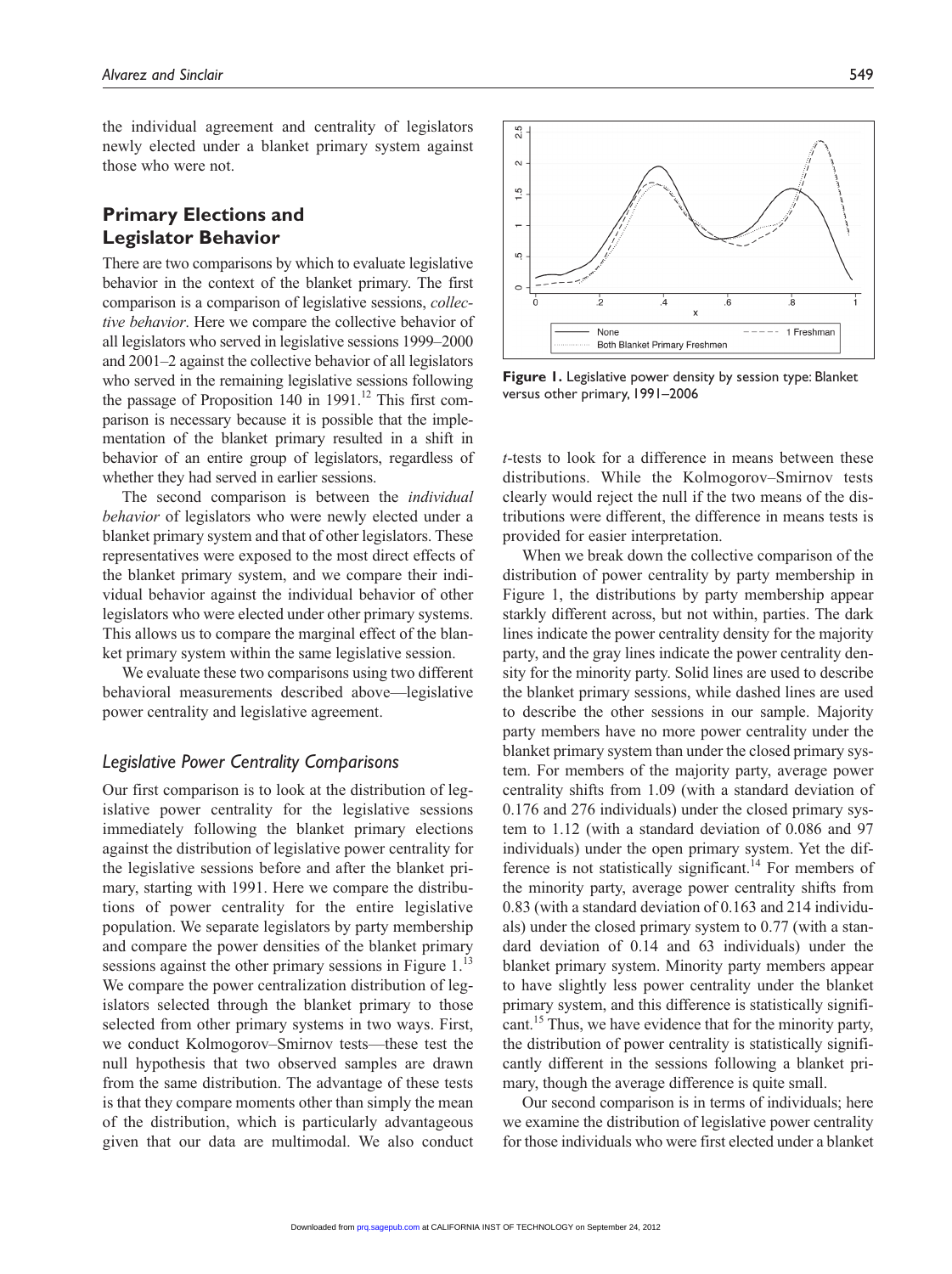

**Figure 2.** Legislative power density by freshman system: Blanket freshmen versus other, 1991–2006

primary against individuals who were first elected in other years in the period 1991–2006. We anticipate that the distribution of legislative power centrality in the California legislature during this time period will be determined to a large extent by party membership. Therefore, we separate out individuals who are members of the majority party from those of the minority party. We plot the density distribution of power centrality for each group in Figure 2.

Figure 2 indicates that regardless of party membership, there are few differences in legislative power centrality. For those majority party members there is an increase in legislative power centrality if they were first elected in a blanket primary year (the average power centrality increases from 1.09 to 1.12, with standard deviations of 0.18 and 0.08, respectively), yet this difference is not statistically distinguishable from zero.<sup>16</sup> For members of the minority party, first winning office in a blanket primary year has almost no effect on their legislative power centrality (the average power centrality shifts from 0.814 to 0.812, with standard deviations of 0.16 and 0.15, respectively). $17$  To a large extent in this time period, legislative power centrality is attributable to party identification.

We now turn to a simple multivariate analysis to analyze the relationship among legislative power centrality, majority party membership, and being elected as a freshman in a blanket primary year. In Table 2 we estimate coefficients for blanket primary freshman status and majority party membership from a simple linear regression where our dependent variable is the log of the power centrality score for each individual. We include control variables for the legislator's tenure in office, the percentage of the district that is registered to the same party as the legislator, number of committee assignments, and whether the legislator serves in a leadership position.<sup>18</sup> We include each of these control variables as they are likely to affect whether a legislator is a blanket freshman

| Table 2. Ordinary Least Squares Regression Coefficients |  |  |  |
|---------------------------------------------------------|--|--|--|
|---------------------------------------------------------|--|--|--|

| <b>Blanket freshman</b>                               | $0.057*$  |
|-------------------------------------------------------|-----------|
|                                                       | (0.023)   |
| Majority party member                                 | $0.301*$  |
|                                                       | (0.029)   |
| District partisan registration (same party as member) | $-0.173$  |
|                                                       | (0.147)   |
| <b>Tenure</b>                                         | $-0.006*$ |
|                                                       | (0.003)   |
| Leadership position                                   | $0.090*$  |
|                                                       | (0.024)   |
| Number of committee memberships                       | $0.047*$  |
|                                                       | (0.011)   |
| Constant                                              | $-0.178*$ |
|                                                       | (0.072)   |
| N                                                     | 650       |
| $R^2$                                                 | .24       |

Dependent variable is log(power). Robust standard errors are clustered by individual and are included in parentheses below each coefficient. The unit of observation is individual-year.  $*\alpha = .05$ .

as well as the legislator's power centrality. Blanket freshmen, for example, may be more likely to be members of the majority. Inclusion of this control variable reduces omitted variable bias. We find that while majority party membership is a good predictor of legislative power centrality and is statistically significant at traditional levels, there is an additional effect of blanket primary freshman status on legislative power centrality.

As these coefficients are suggestive but not conclusive, we turn to an alternative measurement of behavior, legislative agreement.

#### *Legislative Agreement Rates*

We now focus on the rate at which any individual pair of legislators agree with each other. We consider the same two comparisons (collective vs. individual) as in the previous section. Our quantity of interest is the rate at which legislators agree.

We plot the collective comparison in Figure 3. Here we separate individuals who served in sessions following the blanket primary from those who served in other legislative sessions, 1991–2006. We separate individuals into whether or not they are members of the same party. The distribution for same party membership is statistically significantly distinct (*p* value of .0) for those sessions served immediately subsequent to the blanket primary elections; among the individuals who are members of the same party, they are more likely to agree after blanket primary elections.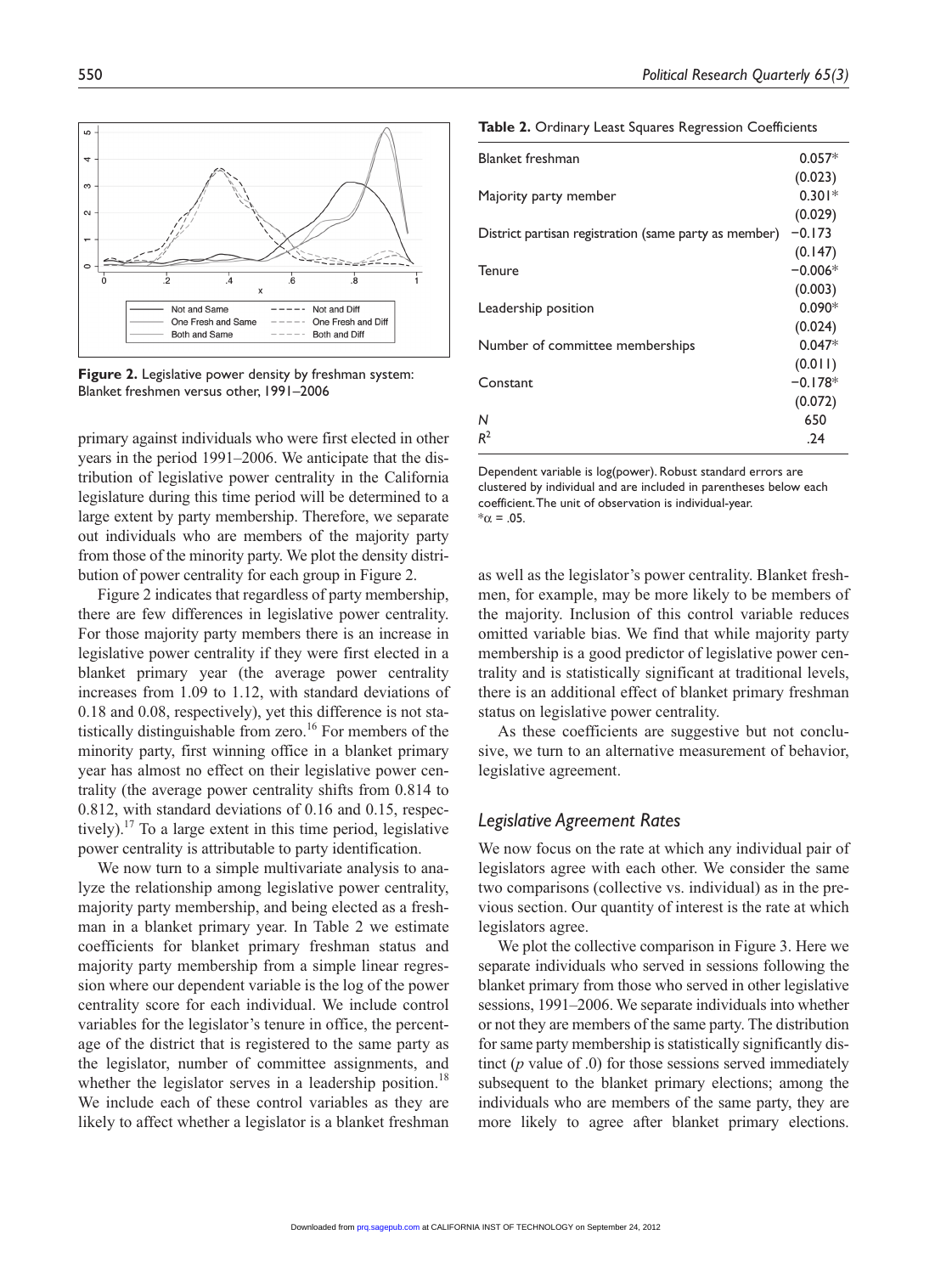

**Figure 3.** Legislative agreement by session type: Blanket **Figure 3.** Legislative agreement by session type: Blanket Figure 4. Legislative agreement, both blanket primary, one<br>Figure 4. Legislative agreement, both blanket primary, one

Average agreement increases from 0.72 (standard deviation of 0.20) to 0.80 (standard deviation of 0.13). For members who are members of different parties, their agreement rate distributions are also statistically significantly distinct (*p* value of .0). Here the results are the most stark; the average rate of agreement among members of different parties increases from 0.285 (standard deviation of 0.154) to 0.429 (standard deviation of 0.137) in sessions immediately following the blanket primary elections.

We then test the second comparison category, where we look at pairs of individuals who were freshmen legislators under a blanket primary system and compare their behavior to other paired legislators who were not elected in this time frame. Here we actually draw three comparisons: where neither legislator was first elected under a blanket primary, where one legislator was first elected under a blanket primary, and where both legislators were first elected under a blanket primary. We plot the density distribution of their agreement rates in Figure 4.

Here we are particularly interested to see the trend; are legislators who were elected during a blanket primary year more likely to agree with individuals who were not, compared to instances where neither legislator was elected in a blanket primary year? The average agreement suggests this pattern: for pairs where neither was first elected under a blanket primary system, their average agreement is 0.54 (standard deviation of 0.24), for pairs where one was first elected under a blanket primary system, their average agreement is 0.615 (standard deviation of 0.247), and for pairs where both were first elected under a blanket primary system, their average agreement is 0.63 (standard deviation of 0.234). A Kolmogorov– Smirnov test that combines the distributions of at least one blanket primary freshmen agreement rate against none demonstrates that these two distributions are statistically significantly different (*p* value of .0).



blanket, neither, 1991–2006

We draw a similar conclusion in Figure 5, where we plot the agreement rate for the same pairs but also separate out each group by whether or not they are partisan or bipartisan pairs. Treating one- or two-blanket primary freshmen pairs as equal, we note that the Kolmogorov–Smirnov tests allow us to ascertain that both the same-party and different-party agreement density distributions are statistically significantly different. For members of the same party, the agreement rate increases—for cases where neither legislator was first elected under a blanket primary system, their average agreement is 0.71 (standard deviation of 0.19), when one legislator was first elected under a blanket primary system, their average agreement is 0.79 (standard deviation of 0.167), and when both legislators were first elected under a blanket primary system, their average agreement is 0.80 (standard deviation of 0.14). This pattern is dramatically true also for individuals who are *not* members of the same party; their respective pattern of agreement increases from 0.37 (standard deviation of 0.138) to 0.426 (standard deviation of 0.164) to 0.45 (standard deviation of 0.168).

We now turn to a multivariate analysis. We conduct a negative binomial regression where our dependent variable is the agreement rate between any unique pair *i* and *j* (no repetitions). We cluster the standard errors by individual to account for correlation between observations. We control for party identification, legislative session, and the number of years that the legislators have served together. We present our results in Table 3. We replicate this analysis where we include an indicator variable that indicates if one or both members of the legislative pair were first elected under the blanket primary system.

As shown in the first column of Table 3, same party membership increases the probability that any two legislators will agree; but note the very significant effect of being part of a session that was elected during an open primary. While this coefficient is much smaller than party membership, it still has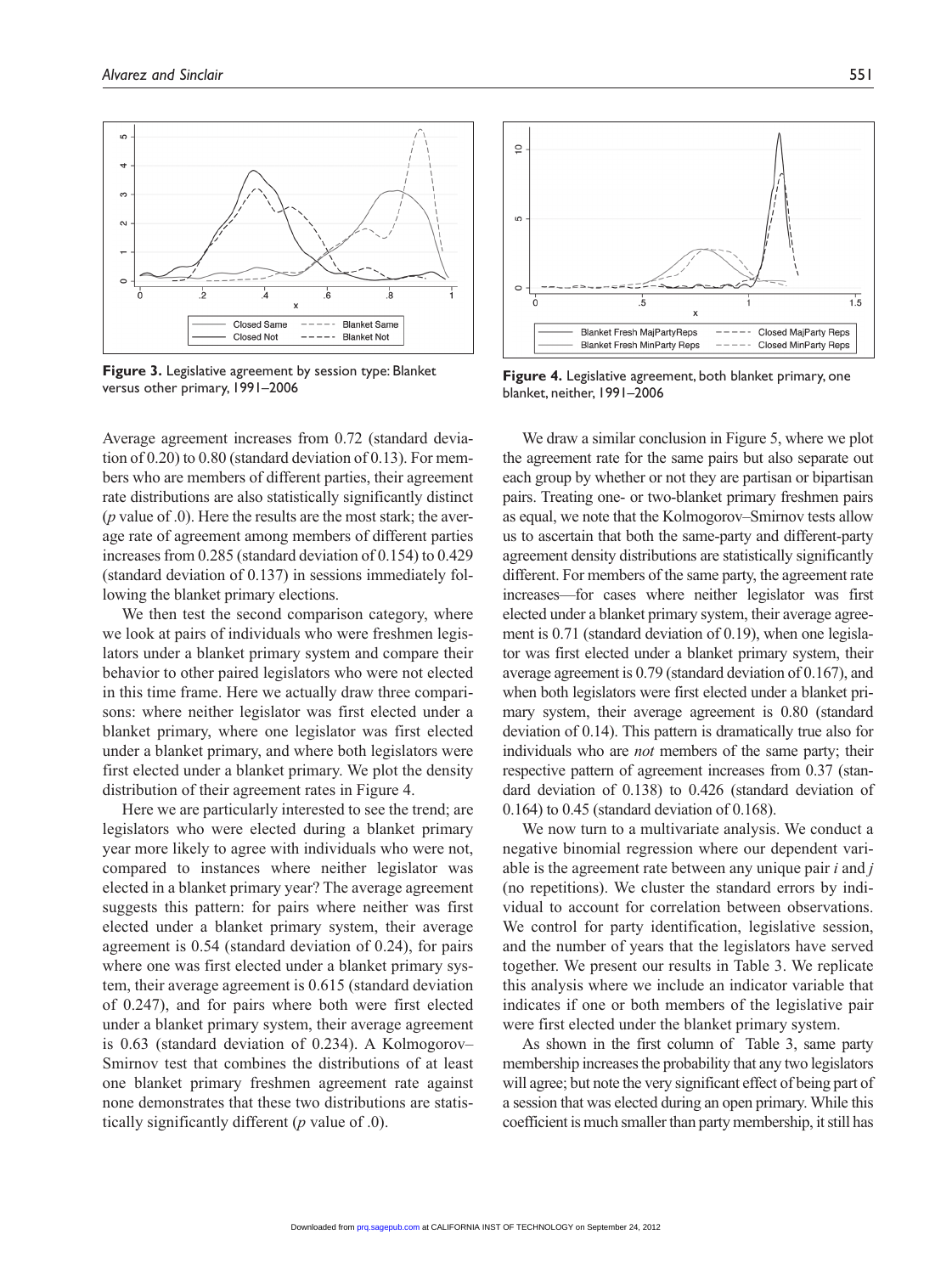

**Figure 5.** Legislative agreement, blanket primary, and partisanship pairs, 1991–2006

a statistically significant effect on the probability that any two legislators agree. If we were to conduct the "thought experiment" where we move from no open primary sessions to all open primary sessions, we would increase legislative agreement by about 5 percent. $19$  In the second column, we confirm our results about the effect of individuals who were elected as freshmen under the blanket primary system—they are simply more likely to agree.<sup>20</sup> Again, if we were to conduct the thought experiment wherein all legislators were elected under a blanket primary system, agreement would increase by almost 7 percent. $21$ 

### **Conclusions**

The nonpartisan blanket primary was implemented in California after Proposition 198 was passed by voters in the 1996 statewide primary election. In the materials distributed to registered voters, proponents of Proposition 198 argued for passage, asserting that "instead of facing up to these challenges, politicians from both major parties spend more time fighting with each other and promoting narrow political agendas than they spend doing their jobs."<sup>22</sup> Clearly the proponents of the nonpartisan blanket primary believed that it would alter the internal dynamics of the state legislature, and that if implemented it would change legislative behavior.

In this article, we used social network theory to test two hypotheses about how primary election institutions should affect legislative behavior. Based on the two measurements of legislative power centrality and legislative agreement, we compare legislative sessions after the nonpartisan blanket primary system and the closed primary system and across individuals within the same sessions who were first elected under the blanket primary system or the closed primary system.

|  |  |  | Table 3. Negative Binomial Regression |
|--|--|--|---------------------------------------|
|--|--|--|---------------------------------------|

| Same party                                   | $0.630*$  | $0.629*$  |
|----------------------------------------------|-----------|-----------|
|                                              | (0.018)   | (0.018)   |
| Years together                               | $-0.010*$ | $-0.007*$ |
|                                              | (0.003)   | (0.003)   |
| At least one leg blanket primary<br>freshman |           | $0.127*$  |
|                                              |           | (0.013)   |
| Open primary session                         | $0.095*$  |           |
|                                              | (0.013)   |           |
| At least one leader                          | $0.081*$  | $0.086*$  |
|                                              | (0.011)   | (0.010)   |
| Number of shared committees                  | $0.044*$  | $0.065*$  |
|                                              | (0.009)   | (0.009)   |
| Constant                                     | $-0.945*$ | $-0.977*$ |
|                                              | (0.018)   | (0.017)   |
| N                                            | 26,087    | 26,087    |
| <b>Clusters</b>                              | 284       | 284       |
| Wald $\chi^2$                                | 1280.00   | 1528.69   |

Dependent variable is agreement rate. Robust standard errors are clustered by individual. The unit of observation is legislative pair-year.  $*\alpha = .05$ .

Individuals who are elected under blanket primaries are not overtly systematically different. An examination of freshmen elected under the blanket primary system reveals that they are as likely to become legislative leaders, serve on committees, and serve in future offices as their peers who were elected under the closed primary system. The party registration in their district does not affect whether freshmen are newly elected during a blanket primary year. $23$ 

When focusing on legislative centrality, we cannot reject the null hypothesis that legislators who served as freshmen immediately following a blanket primary election have the same amount of power centrality as legislators who were elected in different years. In addition, by looking at the differences between sessions, we appreciate that the behavior of the session as a whole is not particularly different. We have evidence that for the minority party, the distribution of centrality is statistically significantly different under a blanket primary system but the average change is small, and there is no difference for members of the majority party. The differences that we observe appear to be attributable to the relationship between party membership and those elected during a blanket primary. For those individuals who are members of the majority, there is an increase in legislative power centrality if they were first elected in a blanket primary year, yet for members of the minority party, first winning office in a blanket primary year has no effect on their legislative power centrality. Linear regression suggests that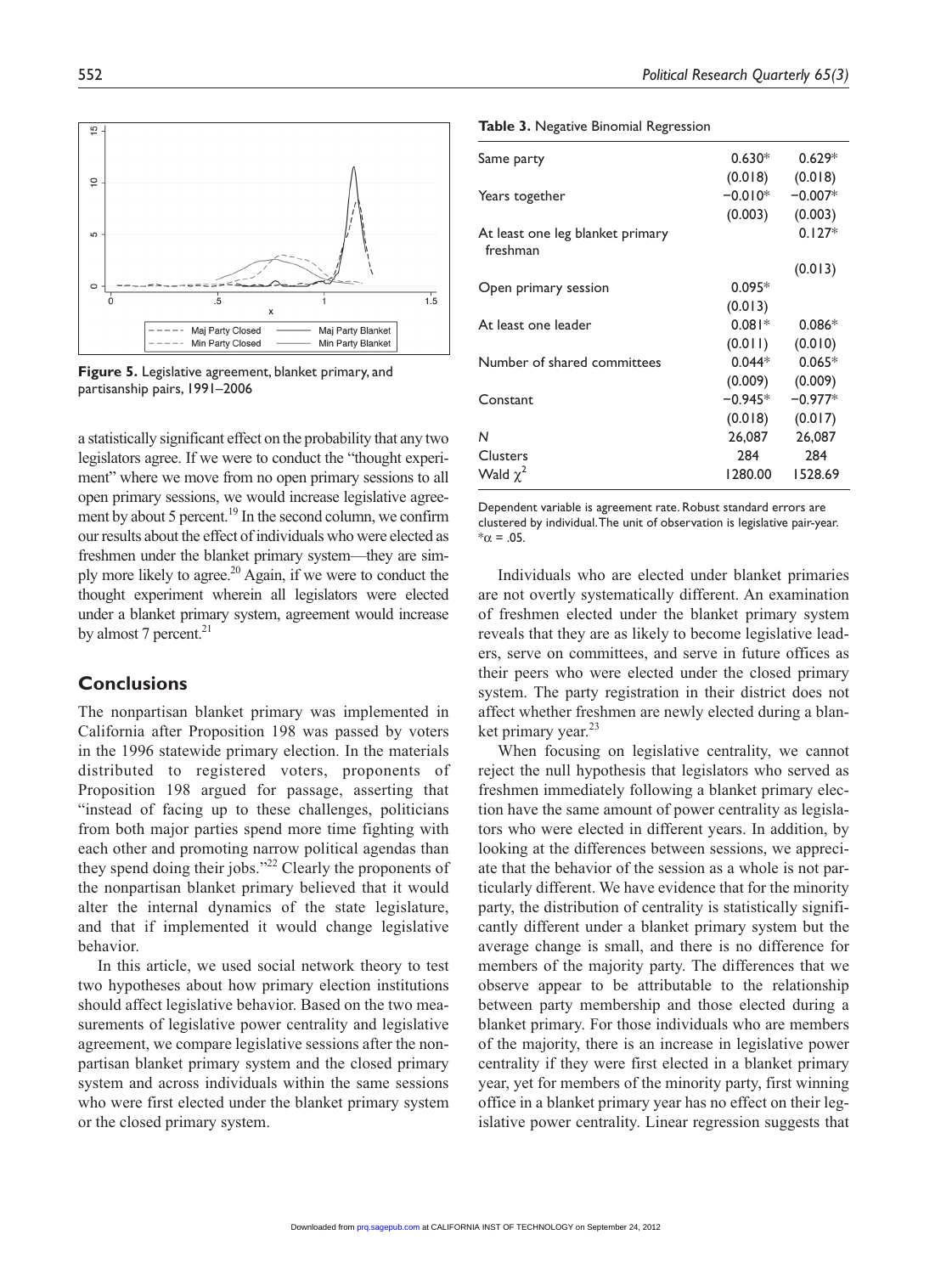party membership is heavily determinant with respect to legislative influence.

We observe much starker results when we focus on legislative agreement. The average rate of agreement during a blanket primary session is much higher than the average rate of agreement during a nonblanket primary session. Among the individuals who are members of the same party, they are more likely to agree after blanket primary elections. For members who are members of different parties, their agreement rate distributions are quite different; the average rate of agreement among members of different parties increases in sessions immediately following the blanket primary elections. For pairs of legislators where neither was first elected under a blanket primary system, their average agreement is lower than for pairs where one was first elected under a blanket primary system, and this is yet lower than the average agreement for pairs where both were first elected under a blanket primary system. This same pattern is true when legislators are separated by party.

Freshmen elected under the blanket primary system are simply more likely to agree with other legislators. This has little to do with systematic differences in their influence, as seen in the centrality analysis, or with their individual characteristics. This suggests something distinct about the type of legislator who is elected in this type of primary. While these results are by no means conclusive, they are consistent with other research that shows that some voters in an open primary will participate in the opposite party's primary. If that is the case, it is not unexpected that the type of legislator elected under an open primary would behave systematically differently. These combinations of findings suggest the possibility that the increased agreement could be attributable to a shift in representation.

Finally, we believe that by focusing on aspects of legislative behavior such as centrality and agreement, we are promoting new avenues of research on legislative behavior. As we noted earlier, the few studies that have looked at how primary election institutions might affect subsequent legislative behavior have limited their focus to an examination of ideological positioning; while it may be the case that legislators who are nominated for the general election under a nonpartisan blanket primary might be more ideologically moderate, that is not the only way such a primary institution can influence their later legislative behavior. California voters recently approved Proposition 14, invoking an open election system that will provide new avenues for future study on the rate of agreement between legislators. Hopefully future research will continue to study legislative behavior using social network theory and by so doing continue to deepen our understanding of how electoral and legislative institutions shape representative democracy.

#### **Appendix**

| Year        | м      | SD     | Min    | Max   |
|-------------|--------|--------|--------|-------|
| $1991 - 92$ | 0.9725 | 0.2345 | 0.1971 | 1.221 |
| 1993-94     | 0.9758 | 0.2200 | 0.2286 | 1.232 |
| 1995-96     | 0.9709 | 0.2401 | 0.0619 | 1.218 |
| 1997-98     | 0.9862 | 0.1666 | 0.3366 | 1.166 |
| 1999-2000   | 0.9825 | 0.1876 | 0.4932 | 1.160 |
| $2001 - 2$  | 0.9753 | 0.2220 | 0.5028 | 1.194 |
| $2003 - 4$  | 0.9823 | 0.1995 | 0.4246 | 1.169 |
| $2005 - 6$  | 0.9723 | 0.2350 | 0.0280 | 1.182 |
|             |        |        |        |       |

Blanket primary sessions are in bold, 1998 and 2000.

**Table A2.** Assembly Representatives Who Were Freshmen after a Blanket Primary Election

|              | <b>Blanket</b><br>freshmen |       | Committee<br>Leaders members elected office |    | <b>Future</b> |       |
|--------------|----------------------------|-------|---------------------------------------------|----|---------------|-------|
| Session year | n                          | ℅     | n                                           | n  | n             | ℅     |
| 1999         | 29                         | 36.25 | 0                                           | 22 | 17            | 38.00 |
| 2001         | 59                         | 73.75 | 5                                           | 24 | 29            | 69.00 |
| 2003         | 48                         | 60.00 |                                             | Н  | 23            | 69.70 |
| 2005         | 26                         | 32.10 |                                             | 15 | 9             | 39.00 |

#### **Acknowledgments**

We thank Delia Bailey for her work on a related project. We also thank Zabrae Valentine and Tony Quinn for comments on this project. We thank Jon Rogowski for research assistance.

#### **Declaration of Conflicting Interests**

The author(s) declared no potential conflicts of interest with respect to the research, authorship, and/or publication of this article.

#### **Funding**

The author(s) received no financial support for the research, authorship, and/or publication of this article.

#### **Notes**

1. The few research studies that have looked at legislative nominating elections have tended to focus on how primary elections influence general elections, not on how primary elections influence later legislative behavior. Recent studies include Herrnson and Gimpel (1995), Hogan (2003a, 2003b), and Lazarus (2005). A literature also exists with respect to the transition from candidates selected via party leadership to candidates selected via voters in a primary process (Merriam and Overacker 1928; Ware 2002). Ansolabehere et al. (2010) have more recently studied the linkage between the use of primary elections and competitiveness.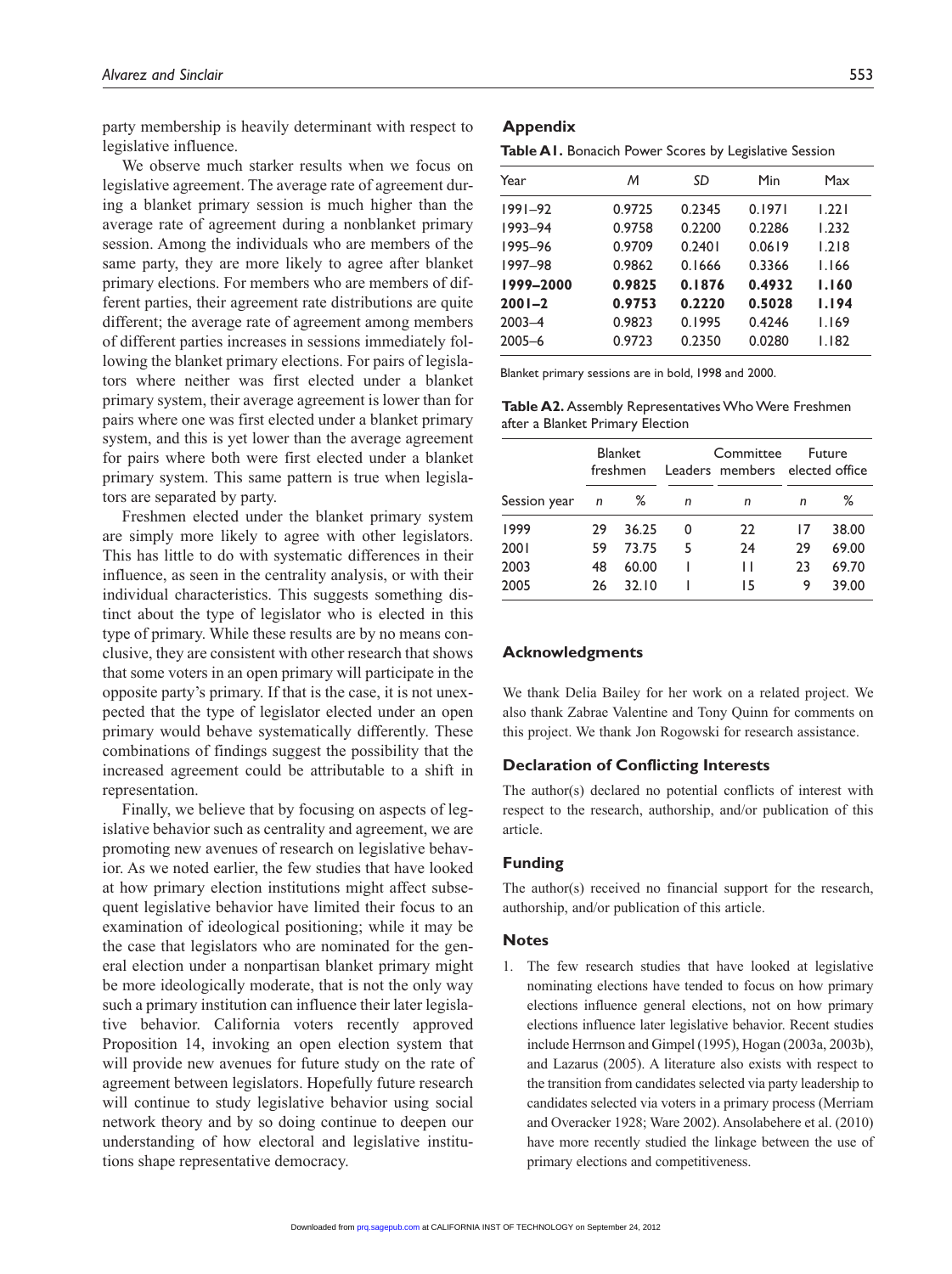- 2. In California, these partisan independents register as "decline-to-state" (DTS) voters; in recent election cycles, California's election code has allowed the political parties to decide if they wished to allow the DTS voters to participate in their party primary. If the party so decides, then a DTS voter can vote that party's ballot in a primary election instead of the DTS ballot.
- 3. They operationalize this hypothesis with the following statistical model,  $D(WinnerIdeal_{i\acute{i}}$ ,  $DidtrictIdeal_{i\acute{i}} = \alpha_{0} + \alpha_{1}$  $Semi_i + \alpha_2 Open_i + \alpha_3 NPOrBlanket_i + \mu_{ii'}$ , where the primary categories are semiclosed, open, and blanket/nonpartisan and the base category is closed. The dependent variable is the difference between Americans for Democratic Action (ADA) score of the winner and the district's presidential vote share.
- 4. The roll call data from 1975 to 1992 were generously provided by Seth Masket. The roll call data from 1993 to 2006 were obtained from the archive of the California State Assembly online: http://www.assembly.ca.gov. In addition, we checked our data collection efforts with the data provided by Jeff Lewis on his website.
- 5. There are two other potentially confounding factors in this time frame: term limits and Democratic control. Term limits first affected the California Assembly in 1996, and for all but one of the legislative sessions used here, the Democrats were in the majority party. Much of the analysis on term limits, however, suggests that legislators should be less likely to agree with each other after term limits are implemented (T. Kousser 2005), and the fact that there is a single party in the majority for most of these sessions ensures that the change in legislative behavior is not directly attributable to a single party.
- 6. After the redistricting in 1982, the partisan registration of the district is an excellent predictor of the likely winner in that district (J. M. Kousser 1996).
- 7. For a detailed introduction to network analysis, see Wasserman and Faust (1994).
- 8. This notion of centrality is very similar to that of eigenvector centrality, with the difference being that each individual is given some initial exogenous value in the network regardless of the links that form between individuals.
- 9. There are a large number of centrality measurements, and the choice of the particular centrality measurement is dictated by the substantive problem, as described by Freeman (1977). Other methods to compare networks include options to compare the Gini coefficients for different degree distributions, as in Goyal, van der Leij, and Moraga-Gonzalez (2006).
- 10. Here "appropriately small" is defined to be less than the inverse of the largest eigenvalue of the adjacency matrix, *A*. See Bonacich (1987) for further details.
- 11. The session averages are available in the appendix in Table A1. Here we present, by legislative session, the mean, standard deviation, minimum, and maximum values.
- 12. Proposition 140 instituted a term limit restriction beginning in 1991 (although no legislators would actually be unable to run for office until 1996). This means that apart from redistricting, there should be no other large exogenous changes to the legislative system during the years covered by our analysis.
- 13. Another option is to pool all members together and compare their joint power centrality densities for these years, comparing the power centrality for the sessions elected based on other primary systems against the blanket primary system. There is no statistically significant difference between the distribution of power centrality based on primary systems. A Kolmogorov–Smirnov test for equality of distribution produces a *p* value of .319. A *t*-test comparing the means of these two distributions also reveals that the mean of the power distribution during the blanket primary years is not statistically distinguishable from the mean of the power distribution outside of the blanket primary years  $(t = -0.116)$ .
- 14. A Kolmogorov–Smirnov test for equality of distribution reveals a *p* value of .177. A *t*-test comparing the means of these distributions reveals a *t*-statistic of –1.322.
- 15. A Kolmogorov–Smirnov test for equality of distribution reveals a *p* value of .001, and a *t*-test reveals a *t*-statistic of 2.69.
- 16. A Kolmogorov–Smirnov test for equality of distribution finds a *p* value of .037; the *t*-test statistic is –1.49.
- 17. A Kolmogorov–Smirnov test for equality of distribution finds a *p* value of .201; the *t*-test statistic is 0.087.
- 18. We include the district partisan registration as a control for the ideology of the representative, yet this is a variable that is highly correlated to majority party status, with a correlation coefficient of .5.
- 19. The actual first difference is .052, with a standard error of .007.
- 20. These results are robust to inclusion of a session-year variable. Results are available from the authors on request.
- 21. First difference is .069, standard error is .007.
- 22. See "Argument in Favor of Proposition 198," at http://primary96.sos.ca.gov/e/ballot/198fav1.html.
- 23. In the appendix in Table A2, we record the number of new individuals elected in 1998 and follow their progress through our remaining data. There were twenty-nine freshmen elected in 1998, and many of them remained in office, so that in 2001 we observe a total of fifty-nine individuals who were elected under a blanket primary system. Many of them continue to remain in office, so that in 2003 there are forty-eight individuals still in office, and in 2005 there are twenty-six individuals still in office. We look to see if these individuals are systematically different in terms of their characteristics. This table also documents the number of these individuals who serve in leadership roles (all five leadership roles in the 2001–2 session are held by individuals newly elected under the blanket primary system) and who serve on at least one committee. We compare individuals elected in legislative sessions 1999– 2000 and 2001–2 with those legislators who were first elected in earlier sessions but who also served in these two sessions.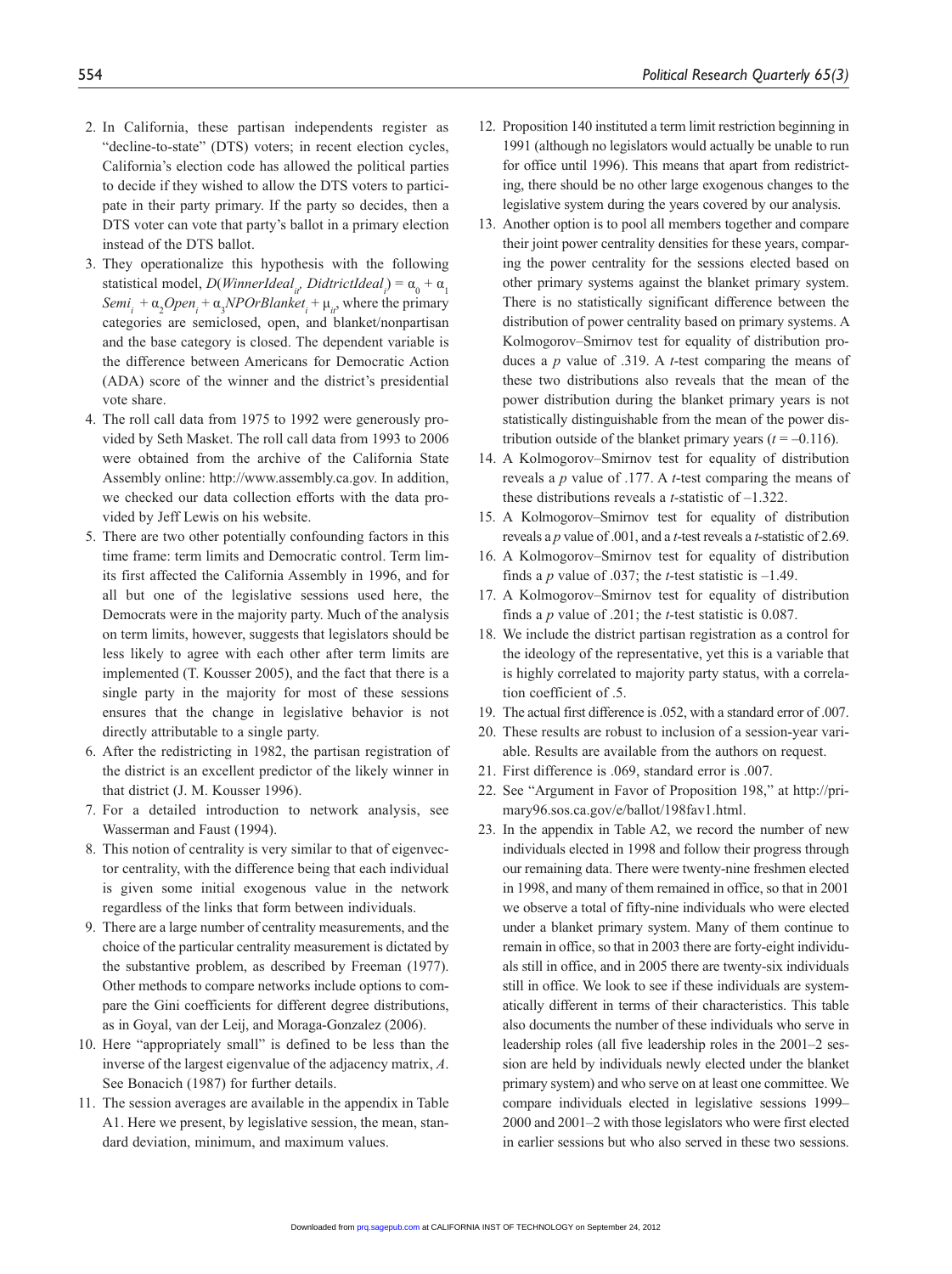In these two sessions, forty-six of eighty-eight of those elected in blanket primaries served on committees, as opposed to forty-nine of seventy-two others elected in earlier years. In addition, five of eighty-eight served as leaders as opposed to six of seventy-two elected in earlier sessions. Those elected for the first time under the blanket primary are not isolated by other legislators but do serve in powerful roles in the Assembly. Individuals who are elected for the first time under a blanket primary system are also very likely to go on to serve in future elected offices; thus, if their behavior is systematically different, then this has implications for the entire future of California governance. When we look at the district partisan registration breakdown of legislators who were newly elected in the blanket primary system and compare the district registration of these individuals to their peers, we do not observe statistically significant differences in party registration. For legislators elected in 1998 or 2000, those newly elected had an average percentage Democratic registration of .46 (*SD* = .11) in their district, and those who were not newly elected had an average percentage Democratic registration of .47 (*SD* = .12) in their district.

- 24. Sides, Cohen, and Citrin (2002) note that according to a poll conducted by the *Los Angeles Times*, in the 1998 California gubernatorial contest a mere 5 percent of registered Republicans and 7 percent of registered Democrats strategically crossed over and cast a ballot in the opposing party's primary election. They refer to this behavior as "raiding."
- 25. Our hypotheses also relate to those of Kanthak and Morton (2003, 20), who argue that primary systems affect vote outcomes. Kanthak and Morton's work is mostly a methodological critique of existing studies; they argue that to estimate the effects of primaries on outcomes it is necessary to conduct a two-stage estimation procedures, where the first stage estimates the choice of type of primaries (including no primary) and the second stage describes the vote outcome from the election. They find evidence of partisan differences in the choice of the type of primary, where "Democratic candidates benefit in semi-closed primaries while Republicans benefit in pureopen primaries."

#### **References**

- Abramowitz, Alan I., Brad Alexander, and Mathew Gunning. 2006. "Incumbency, Redistricting, and the Decline of Competition in U.S. House Elections." *Journal of Politics* 68:75-88.
- Abramowitz, Alan I., John McGlennon, and Ronald B. Rapoport. 1981. *Party Activists in Virginia*. Charlottesville, VA: Institute of Government.
- Adamany, David. 1976. "Crossover Voting and the Democratic Party's Reform Rules." *American Political Science Review* 70:536-41.
- Aldrich, John H. 1983. "A Downsian Spatial Model with Party Activism." *American Political Science Review* 77:974-90.
- Aldrich, John H., and Michael D. McGinnis. 1989. "A Model of Party Constraints on Optimal Candidate Positions." *Mathematical and Computer Modelling* 12:437-50.
- Alvarez, R. Michael, and J. Nagler. 1999. "California and the Blanket Primary." Monograph prepared for the Secretary of State of California, May.
- Alvarez, R. Michael, and J. Nagler. 2002. "Should I Stay or Should I Go? Sincere and Strategic Crossover Voting in California Assembly Races." In *California's Open/Blanket Primary: A Natural Experiment in Election Dynamics*, edited by Bruce E. Cain and Elisabeth R. Gerber, 107-123. Berkeley: University of California Press.
- Ansolabehere, Stephen, John Mark Hansen, Shigeo Hirano, and James M. Snyder, Jr. 2010. "More Democracy: The Direct Primary and Competition in U.S. Elections." *Studies in American Political Development* 24:190-205.
- Ansolabehere, Stephen, James M. Snyder, Jr., and Charles Stewart III. 2001. "Candidate Positioning in U.S. House Elections." *American Journal of Political Science* 45:136-59.
- Aranson, Peter H., and Peter C. Ordeshook. 1972. "Spatial Strategies for Sequential Elections." In *Probability Models of Collective Decision Making*, edited by R. G. Niemi and H. F. Weisberg, 298–331. Columbus, OH: Charles E. Merrill.
- Bonacich, Phillip. 1987. "Power and Centrality: A Family of Measures." *American Journal of Sociology* 92:1170-82.
- Bonacich, Phillip, and Paulette Lloyd. 2001. "Eigenvector-Like Measures of Centrality for Asymmetric Relations." *Social Networks* 23:191-201.
- Brady, David W., Hahrie Han, and Jeremy C. Pope. 2007. "Primary Elections and Candidate Ideology: Out of Step with the Primary Electorate?" *Legislative Studies Quarterly* 32:79-105.
- Caldeira, Gregory A., and Samuel C. Patterson. 1987. "Political Friendship in the Legislature." *Journal of Politics* 49:953-75.
- Coleman, James S. 1971. "Internal Processes Governing Party Positions in Elections." *Public Choice* 11:35-60.
- Coleman, James S. 1972. "The Positions of Political Parties in Elections." In *Probability Models of Collective Decision Making*, edited by R. G. Niemi and H. F. Weisberg, 332–57. Columbus, OH: Charles E. Merrill.
- Fowler, James H. 2006a. "Connecting the Congress: A Study of Legislative Cosponsorship Networks." *Political Analysis* 14:454-65.
- Fowler, James H. 2006b. "Legislative Cosponsorship Networks in the U.S. House and Senate." *Social Networks* 28:454-65.
- Fowler, James H. 2009. *Connected: The Surprising Power of Our Social Networks and How They Shape Our Lives*. Boston: Little, Brown.
- Freeman, Linton C. 1977. "A Set of Measures of Centrality Based on Betweenness." *Sociometry* 40:35-41.
- Geer, John G. 1986. "Rules Governing Presidential Primaries." *Journal of Politics* 48:1006-25.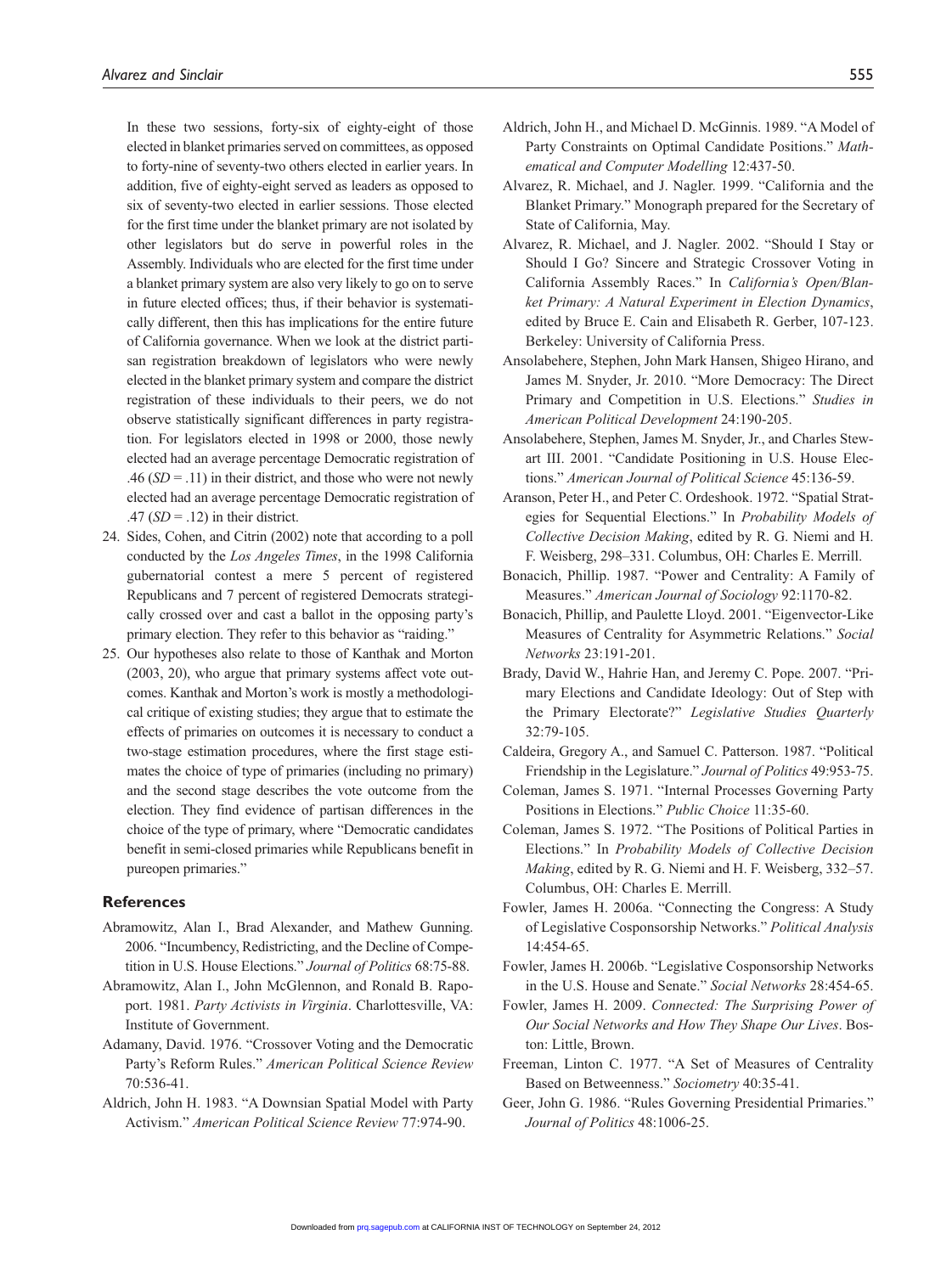- Gerber, Elisabeth R., and Rebecca B. Morton. 1998. "Primary Election Systems and Representation." *Journal of Law, Economics and Organization* 14:304-24.
- Goyal, S., M. J. van der Leij, and J. L. Moraga-Gonzalez. 2006. "Economics: An Emerging Small World." *Journal of Political Economy* 114:403-12.
- Hedlund, Ronald D., and Meredith W. Watts. 1986. "The Wisconsin Open Primary, 1968 to 1984." *American Politics Quarterly* 14:55-73.
- Hedlund, Ronald D., Meredith W. Watts, and David M. Hedge. 1982. "Voting in an Open Primary." *American Politics Quarterly* 10:197-218.
- Herrnson, Paul S., and James G. Gimpel. 1995. "District Conditions and Primary Divisiveness in Congressional Elections." *Political Research Quarterly* 48:101-16.
- Hogan, Robert E. 2003a. "The Effects of Primary Divisiveness on General Election Outcomes in State Legislative Elections." *American Politics Research* 31:27-47.
- Hogan, Robert E. 2003b. "Sources of Competition in State Legislative Elections." *Legislative Studies Quarterly* 28:103-26.
- Jewell, Malcolm. 1984. *Parties and Primaries: Nominating State Governors*. New York: Praeger.
- Kanthak, Kristin, and Rebecca B. Morton. 2003. "Primaries and Turnout." Working paper. New York University. http:// www.nyu.edu/gsas/dept/politics/faculty/morton/Kanthak-Mort.pdf.
- Kaufmann, Karen M., James G. Gimpel, and Adam H. Hoffman. 2003. "A Promise Fulfilled? Open Primaries and Representation." *Journal of Politics* 65:457-76.
- Kingdon, John W. 1973. *Congressmen's Voting Decisions*. New York: Harper & Row.
- Koger, Gregory. 2003. "Position Taking and Cosponsorship in the U.S. House." *Legislative Studies Quarterly* 28:225-46.
- Kousser, J. Morgan. 1996. "Estimating the Partisan Consequences of Redistricting Plans—Simply." *Legislative Studies Quarterly* 21:521-41.
- Kousser, Thad. 2005. *Term Limits and the Dismantling of State Legislative Professionalism*. Cambridge, UK: Cambridge University Press.
- Lazarus, Jeffrey. 2005. "Unintended Consequences: Anticipation of General Election Outcomes and Primary Election Divisiveness." *Legislative Studies Quarterly* 30:435-61.
- Madison, James. 1787. "Federalist 51." In *The Federalist Papers*.
- Masket, Seth. 2007. "It Takes an Outsider: Extra-legislative Organization and Partisanship in the California Assembly, 1849–2006." *American Journal of Political Science* 51:482-97.
- Masket, Seth. 2008. "Where You Sit Is Where You Stand: The Impact of Seating Proximity on Legislative Cue-Taking." *Quarterly Journal of Political Science* 3:301-11.
- Masket, Seth. 2009. *No Middle Ground: How Informal Party Organizations Control Nominations and Polarize Legislatures*. Ann Arbor: University of Michigan Press.
- Matthews, Donald R., and James A. Stimson. 1975. *Yeas and Nays: Normal Decision-Making in the U.S. House of Representatives*. New York: John Wiley.
- McGhee, Eric, Seth Masket, Boris Shor, and Nolan McCarty. 2010. "A Primary Cause of Partisanship? Nomination Systems and Legislator Ideology." Paper prepared for the annual meeting of the American Political Science Association, Washington, DC, September.
- Meirowitz, Adam. 2005. "Informational Party Primaries and Strategic Ambiguity." *Journal of Theoretical Politics* 17: 107-36.
- Merriam, Charles Edward, and Louise Overacker. 1928. *Primary Elections*. Chicago: University of Chicago Press.
- Norrander, Barbara. 1989. "Ideological Representativeness of Presidential Primary Voters." *American Journal of Political Science* 33:570-87.
- Padgett, John F., and Christopher K. Ansell. 1993. "Robust Action and the Rise of the Medici, 1400–1434." *American Journal of Sociology* 98:1259-1319.
- Porter, Mason A., Peter J. Mucha, M. E. J. Newman, and Casey M. Warmbrand. 2005. "A Network Analysis of Committees in the U.S. House of Representatives." *Proceedings of the National Academy of Sciences* 102:7057-62.
- Ranney, Austin. 1975. "Turnout and Representation in Presidential Primary Elections." *American Political Science Review* 66:21-37.
- Rice, Stuart A. 1927. "The Identification of Blocs in Small Political Bodies." *American Political Science Review* 21: 619-27.
- Shepsle, Kenneth A. 1979. "Institutional Arrangements and Equilibrium in Multidimensional Voting Models." *American Journal of Political Science* 23:27-59.
- Sides, John, Jonathan Cohen, and Jack Citrin. 2002. "The Causes and Consequences of Crossover Voting in the 1998 California Elections." In *Voting at the Political Fault Line: California's Experiment with the Blanket Primary*, edited by Bruce E. Cain and Elisabeth R. Gerber, 77-106. Berkeley: University of California Press.
- Skelton, George. 2008. "California Is Branded among a 'Dirty Dozen' on Gerrymandering." *Los Angeles Times*, June 19. http://articles.latimes.com/2008/jun/19/local/me-cap19.
- Southwell, Priscilla L. 1991. "Open versus Closed Primaries: The Effect on Strategic Voting and Candidate Fortunes." *Social Science Quarterly* 72:789-96.
- Tam Cho, Wendy K., and James H. Fowler. 2010. "Legislative Success in a Small World: Social Network Analysis and the Dynamics of Congressional Legislation." *Journal of Politics* 72:124-35.
- Truman, David. 1959. *The Congressional Party: A Case Study*. New York: John Wiley.
- Victor, Jennifer Nicoll, and Nils Ringe. 2008. "Legislative Caucuses as Social Networks in the 110th US House of Representatives." Paper presented at the Networks in Political Science Conference, Cambridge, MA, June.